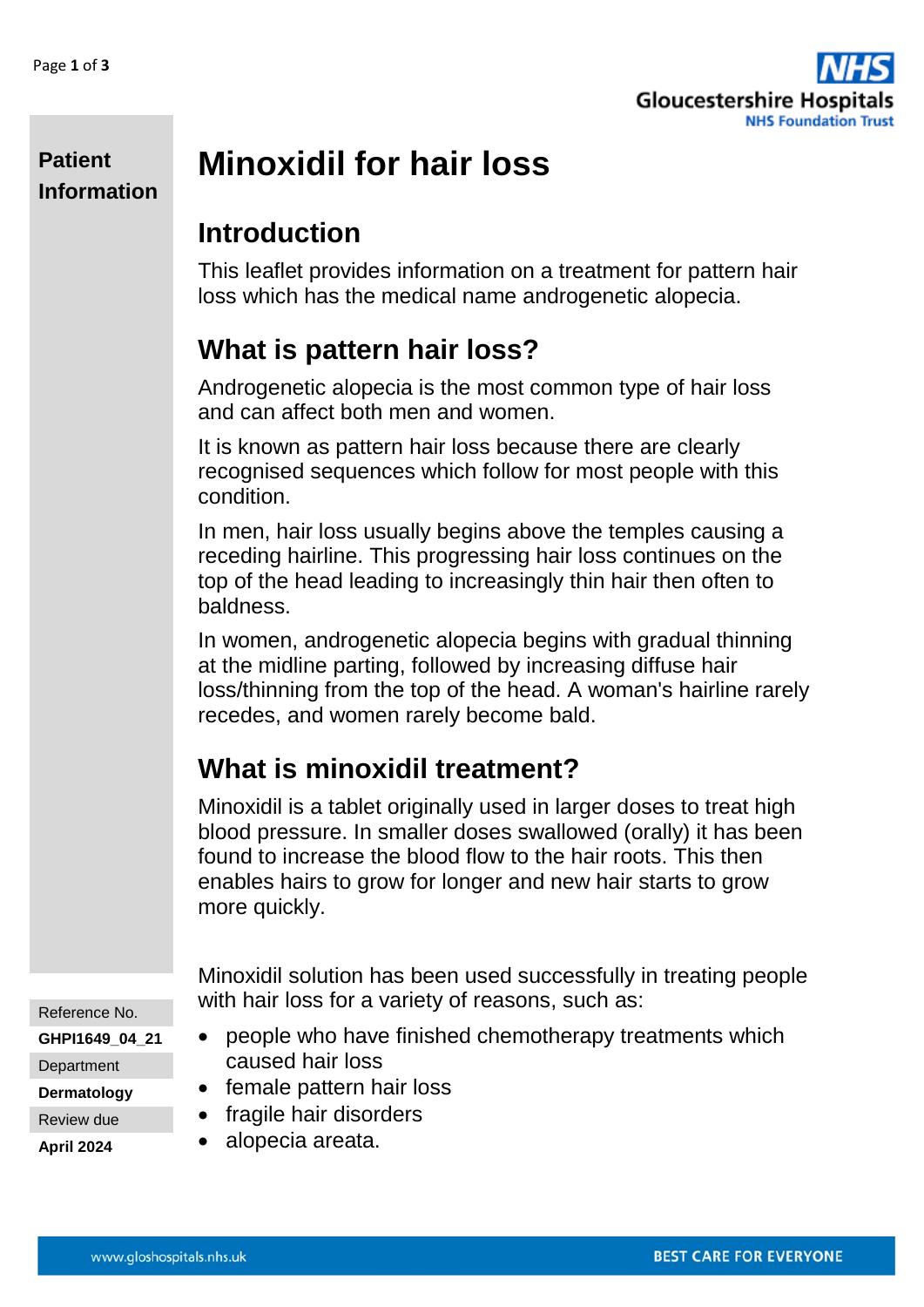

#### **Which minoxidil treatment will I be given?**

**Patient Information**

Before any treatment you will be assessed by a member of the hair specialist team. They will decide with you, the treatment plan and the dose needed. While you are receiving minoxodil treatment you should have your pulse and blood pressure monitored regularly by your GP.

Minoxodil is available as a 2.5 milligrams (mg) tablet. At lower doses it can still stimulate hair growth but side effects are kept to a minimum.

Oral minoxidil doses vary between 0.625mg up to 2.5mg. To achieve the dose of 0.625mg you are required to use a pill cutter, cutting the tablet in to quarters. You will start on a 0.625mg dose on alternate days; any further changes to the dose will be discussed in your follow up consultations.

Minoxodil foam solution (Regain®) is the only licenced treatment for female and male pattern hair loss. This is a topical solution (applied to the skin) that can be bought over the counter.

## **Possible side effects of minoxidil**

Minoxidil is generally well tolerated and most people experience no side effects. It is therefore unlikely that on the low dose minoxidil you will experience any side-effects. However, on higher doses of minoxidil the following side-effects have been experienced:

- fluid retention (causing weight gain and/or ankle swelling)
- increased heart rate and palpitations
- chest pain and/or shortness of breath
- low blood pressure causing dizziness and fainting
- increased body hair growth
- skin rashes
- nausea and vomiting
- breast tenderness
- blood test abnormalities.